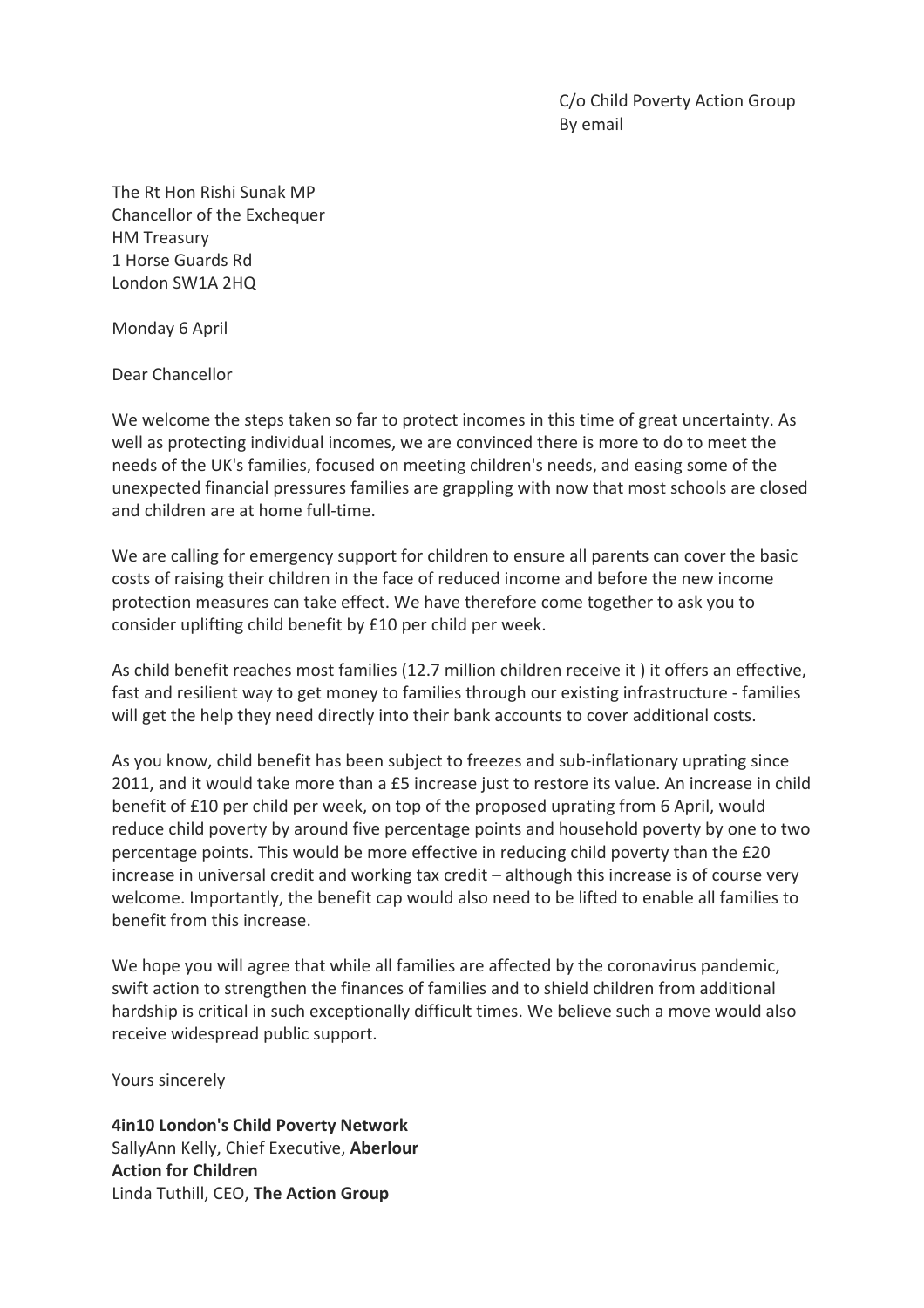Javed Khan, Chief Executive, **Barnardo's** Frank Mosson, Bureau Manager, **Bridgeton Citizens Advice** Joseph Howes, Chief Executive Officer, **Buttle UK** Dr Neil Henery, Director, Camphill Scotland Rami Okasha, Chief Executive, **Chas** Alison Garnham, Chief Executive, Child Poverty Action Group Laurence Guinness, Chief Executive, The Childhood Trust Kathy Evans, Chief Executive, Children England Jackie Brock, Chief Executive, Children in Scotland **The Children's Society** Very Rev Dr Susan M Brown, Convener, Faith Impact Forum, The Church of Scotland Derek Mitchell, CEO, Citizens Advice Scotland **City Bridge Trust Connect Community Trust** Louise King, Director, CRAE Jane Brumpton, Chief Executive, Early Years Scotland Maureen Morris, Secretary, **EHRA** Emma Ritch, Executive Director, **Engender** Cheryl Ward, CEO, **Family Fund** Cathy Ashley, Chief Executive, Family Rights Group Jimmy Wilson, CEO, **FARE Scotland** Fiona Moss, Head of Health Improvement & Inequality, Glasgow City CHP and Chair, **Glasgow City Challenge Child Poverty Group** Neil MacDonald, VAW services, Glasgow City Council Professor Ian Welsh OBE, Chief Executive, **Health and Social Care Alliance Scotland (the ALLIANCE)** Douglas Guest, Acting Director for Scotland, **Home-Start UK Scotland** Martin Dorchester, Chief Executive, **Includem** Gavin Spence, Manager, James McLean Project Sarah-Jayne Clifton, Director, **Jubilee Debt Campaign** Enver Solomon, CEO, Just for Kids Law Bishop Nolan, President, Justice and Peace Scotland Virginia Radcliffe, Artistic Director & CEO, **Licketyspit** Dr. Nick Owen FRSA MBE, Chief Executive Officer, **The Mighty Creatives** Anna Feuchtwang, Chief Executive, National Children's Bureau and Chair, End Child Poverty Dr. Mary Bousted and Kevin Courtney, Joint General Secretaries, the National Education **Union** Craig Samuel, **NAWRA** representative Scotland **New Gorbals Housing Association** Satwat Rehman, CEO, One Parent Families Scotland Clare Simpson, Manager, Parenting across Scotland Marguerite Hunter Blair, Chief Executive, Play Scotland Peter Kelly, Director, **The Poverty Alliance** Shruti Jain, Chair, Saheliya Shaben Begum, Director, **Scottish Independent Advocacy Alliance** Irene Audain MBE Chief Executive, Scottish Out of School Care Network **Scottish Refugee Council** Kirsty McNab, CEO, **Scottish Sports Futures** Rozanne Foyer, General Secretary Designate, **Scottish Trades Union Congress**